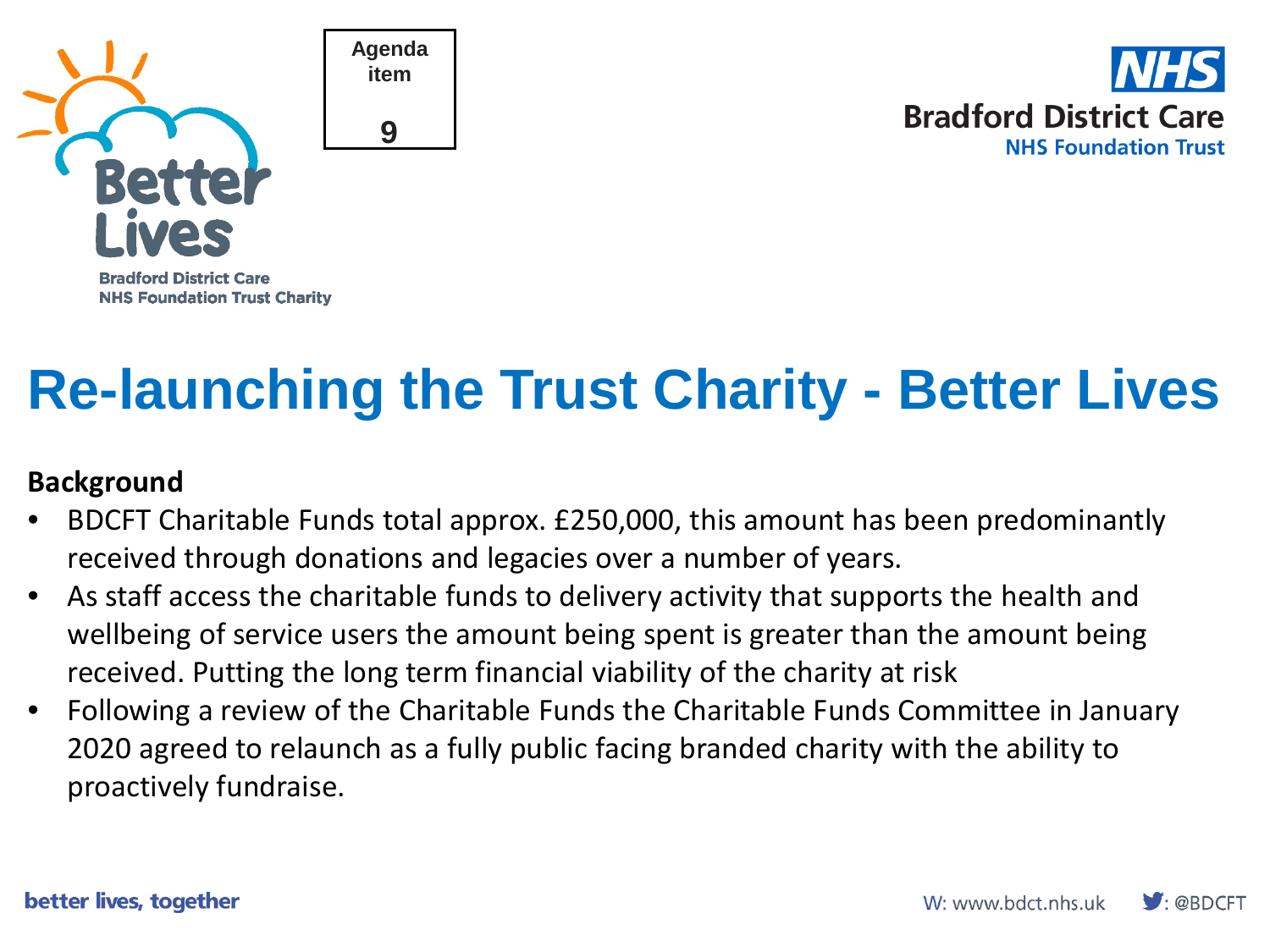



#### **Bradford District Care NHS Foundation Trust Charity**

### **NHS Charites Together and COVID19**

Nationally over £120 million has been raised for NHS charities. We have so far received 2 grants from this national funding which is providing support during COVID19, including snacks and drinks, handcream and lip balm and reusable water bottles for staff, thank you card for volunteers, activity packs for families, and more.

#### **Launching Better Lives**

The raised profile of NHS charities as a result of COVID19 meant that we took the decision to bring forward the launch of Better Lives, in May we launched the branding with staff, and in June a launch event to start raising the profile of the Charity with staff, services users. 32 teams, made up of 150 staff, services users and volunteers and their families got involved in the Step Up! For Better Lives Challenge.

We also completed the recruitment of a Fundraising Officer who will start in post in September. The appointment of this post, a first for the charity, meaning for the first time we will aim to proactively fundraiser for the charity, in turn increasing the impact of the charity through increased charitable giving.

better lives, together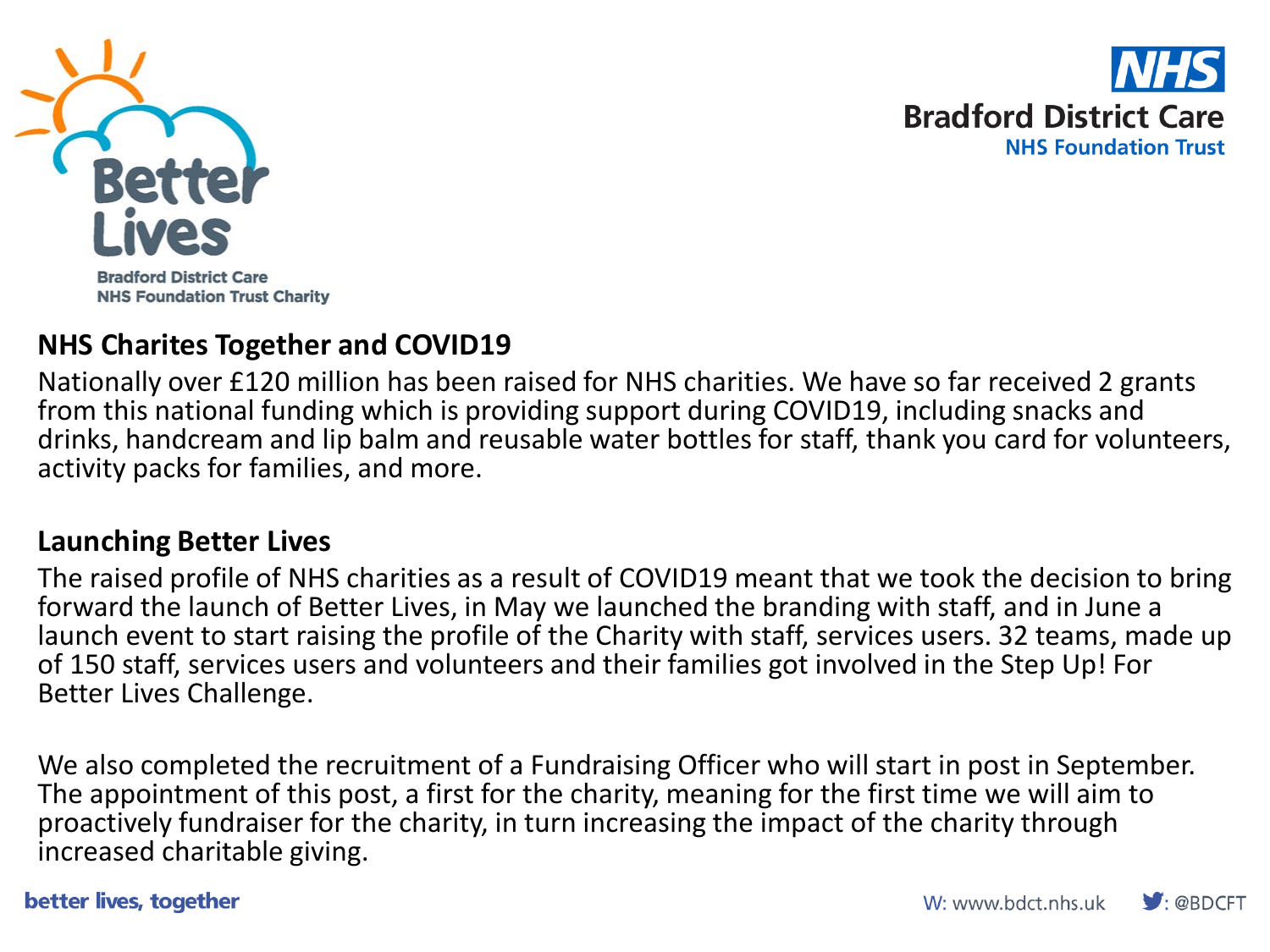



**Bradford District Care NHS Foundation Trust Charity** 

*Our purpose* is to enhance the care provided by Bradford District Care NHS Foundation Trust through charitable activity.

*Our vision* is to create better lives by improving the physical and mental wellbeing of our patients, service users, carers and staff.

*Our charitable aims* are to create better lives by:

- improving service user experience and outcomes,
- improving our care (or caring) environments,
- supporting the health and wellbeing of our staff and volunteers,
- enabling our staff to enhance their knowledge and skills,
- any other activity which supports the purpose and vision of the charity.

*Our values* link to the Trust's own values:

- We Care: We act with respect and empathy, and always value difference
- We Listen We understand people's views and respond to their individual needs
- We Deliver: We use donations wisely to make a positive difference